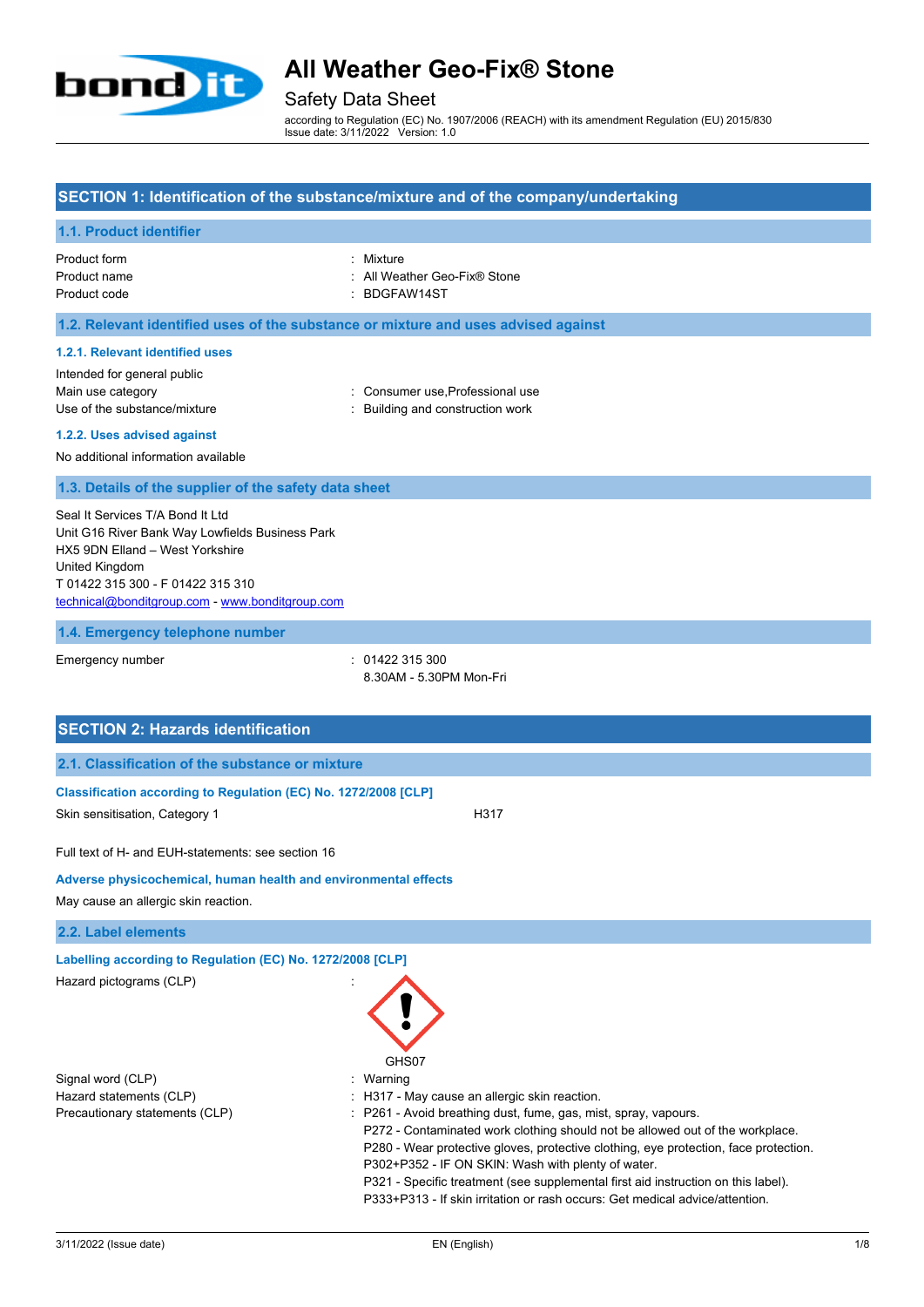# Safety Data Sheet

according to Regulation (EC) No. 1907/2006 (REACH) with its amendment Regulation (EU) 2015/830

## **2.3. Other hazards**

Contains no PBT/vPvB substances ≥ 0.1% assessed in accordance with REACH Annex XIII

# **SECTION 3: Composition/information on ingredients**

## **3.1. Substances**

Not applicable

## **3.2. Mixtures**

This mixture does not contain any substances to be mentioned according to the criteria of section 3.2 of REACH Annex II

| <b>SECTION 4: First aid measures</b>                                         |                                                                                                                                                                  |  |
|------------------------------------------------------------------------------|------------------------------------------------------------------------------------------------------------------------------------------------------------------|--|
| 4.1. Description of first aid measures                                       |                                                                                                                                                                  |  |
| First-aid measures after inhalation<br>First-aid measures after skin contact | : Remove person to fresh air and keep comfortable for breathing.<br>: Wash skin with plenty of water. Take off contaminated clothing. If skin irritation or rash |  |
| First-aid measures after eye contact                                         | occurs: Get medical advice/attention.<br>: Remove contact lenses, if present and easy to do. Continue rinsing. Rinse immediately with<br>plenty of water.        |  |
| First-aid measures after ingestion                                           | : Call a poison center or a doctor if you feel unwell. Do not induce vomiting.                                                                                   |  |
| 4.2. Most important symptoms and effects, both acute and delayed             |                                                                                                                                                                  |  |
| Symptoms/effects after skin contact                                          | : May cause an allergic skin reaction.                                                                                                                           |  |
|                                                                              | 4.3. Indication of any immediate medical attention and special treatment needed                                                                                  |  |

Treat symptomatically.

| <b>SECTION 5: Firefighting measures</b>                        |                                                                                                                                             |  |
|----------------------------------------------------------------|---------------------------------------------------------------------------------------------------------------------------------------------|--|
| 5.1. Extinguishing media                                       |                                                                                                                                             |  |
| Suitable extinguishing media<br>Unsuitable extinguishing media | $:$ dry chemical powder, alcohol-resistant foam, carbon dioxide (CO2).<br>: Water                                                           |  |
| 5.2. Special hazards arising from the substance or mixture     |                                                                                                                                             |  |
| Hazardous decomposition products in case of fire               | : Toxic fumes may be released.                                                                                                              |  |
| 5.3. Advice for firefighters                                   |                                                                                                                                             |  |
| Protection during firefighting                                 | : Do not attempt to take action without suitable protective equipment. Self-contained<br>breathing apparatus. Complete protective clothing. |  |

| <b>SECTION 6: Accidental release measures</b> |                                                                                                                                                                |
|-----------------------------------------------|----------------------------------------------------------------------------------------------------------------------------------------------------------------|
|                                               | 6.1. Personal precautions, protective equipment and emergency procedures                                                                                       |
| 6.1.1. For non-emergency personnel            |                                                                                                                                                                |
| Emergency procedures                          | Ventilate spillage area. Avoid contact with skin and eyes. Avoid breathing<br>dust/fume/gas/mist/vapours/spray.                                                |
| 6.1.2. For emergency responders               |                                                                                                                                                                |
| Protective equipment                          | : Do not attempt to take action without suitable protective equipment. For further information<br>refer to section 8: "Exposure controls/personal protection". |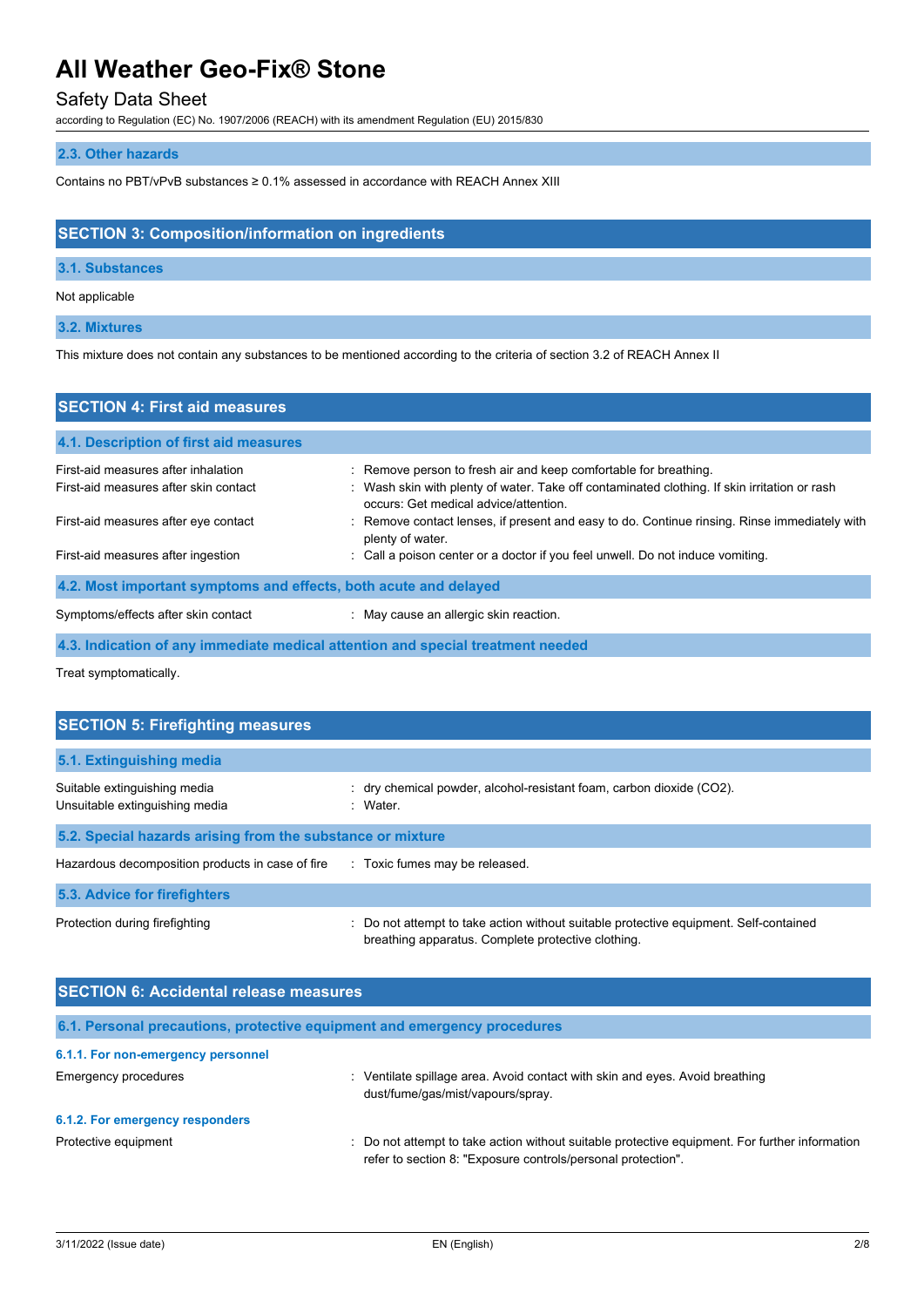# Safety Data Sheet

according to Regulation (EC) No. 1907/2006 (REACH) with its amendment Regulation (EU) 2015/830

| <b>6.2. Environmental precautions</b>                                            |                                                                                                        |  |
|----------------------------------------------------------------------------------|--------------------------------------------------------------------------------------------------------|--|
| Avoid release to the environment. Do not allow to enter drains or water courses. |                                                                                                        |  |
| 6.3. Methods and material for containment and cleaning up                        |                                                                                                        |  |
| Methods for cleaning up<br>Other information                                     | : Mechanically recover the product.<br>: Dispose of materials or solid residues at an authorized site. |  |
| 6.4. Reference to other sections                                                 |                                                                                                        |  |
| For further information refer to section 13.                                     |                                                                                                        |  |

| <b>SECTION 7: Handling and storage</b>                            |                                                                                                                                                                                                                                                                                                                                                                                                        |  |
|-------------------------------------------------------------------|--------------------------------------------------------------------------------------------------------------------------------------------------------------------------------------------------------------------------------------------------------------------------------------------------------------------------------------------------------------------------------------------------------|--|
| 7.1. Precautions for safe handling                                |                                                                                                                                                                                                                                                                                                                                                                                                        |  |
| Precautions for safe handling<br>Hygiene measures                 | : Ensure good ventilation of the work station. Avoid contact with skin and eyes. Avoid<br>breathing dust/fume/gas/mist/vapours/spray. Wear personal protective equipment.<br>: Contaminated work clothing should not be allowed out of the workplace. Wash<br>contaminated clothing before reuse. Do not eat, drink or smoke when using this product.<br>Always wash hands after handling the product. |  |
| 7.2. Conditions for safe storage, including any incompatibilities |                                                                                                                                                                                                                                                                                                                                                                                                        |  |
| Storage conditions<br>Incompatible products                       | Store in a well-ventilated place. Keep container tightly closed. Keep cool. Protect from<br>sunlight.<br>Oxidizing agent.                                                                                                                                                                                                                                                                              |  |

**7.3. Specific end use(s)**

No additional information available

# **SECTION 8: Exposure controls/personal protection**

## **8.1. Control parameters**

**8.1.1 National occupational exposure and biological limit values**

No additional information available

#### **8.1.2. Recommended monitoring procedures**

No additional information available

## **8.1.3. Air contaminants formed**

No additional information available

#### **8.1.4. DNEL and PNEC**

No additional information available

### **8.1.5. Control banding**

No additional information available

## **8.2. Exposure controls**

#### **8.2.1. Appropriate engineering controls**

#### **Appropriate engineering controls:**

Ensure good ventilation of the work station.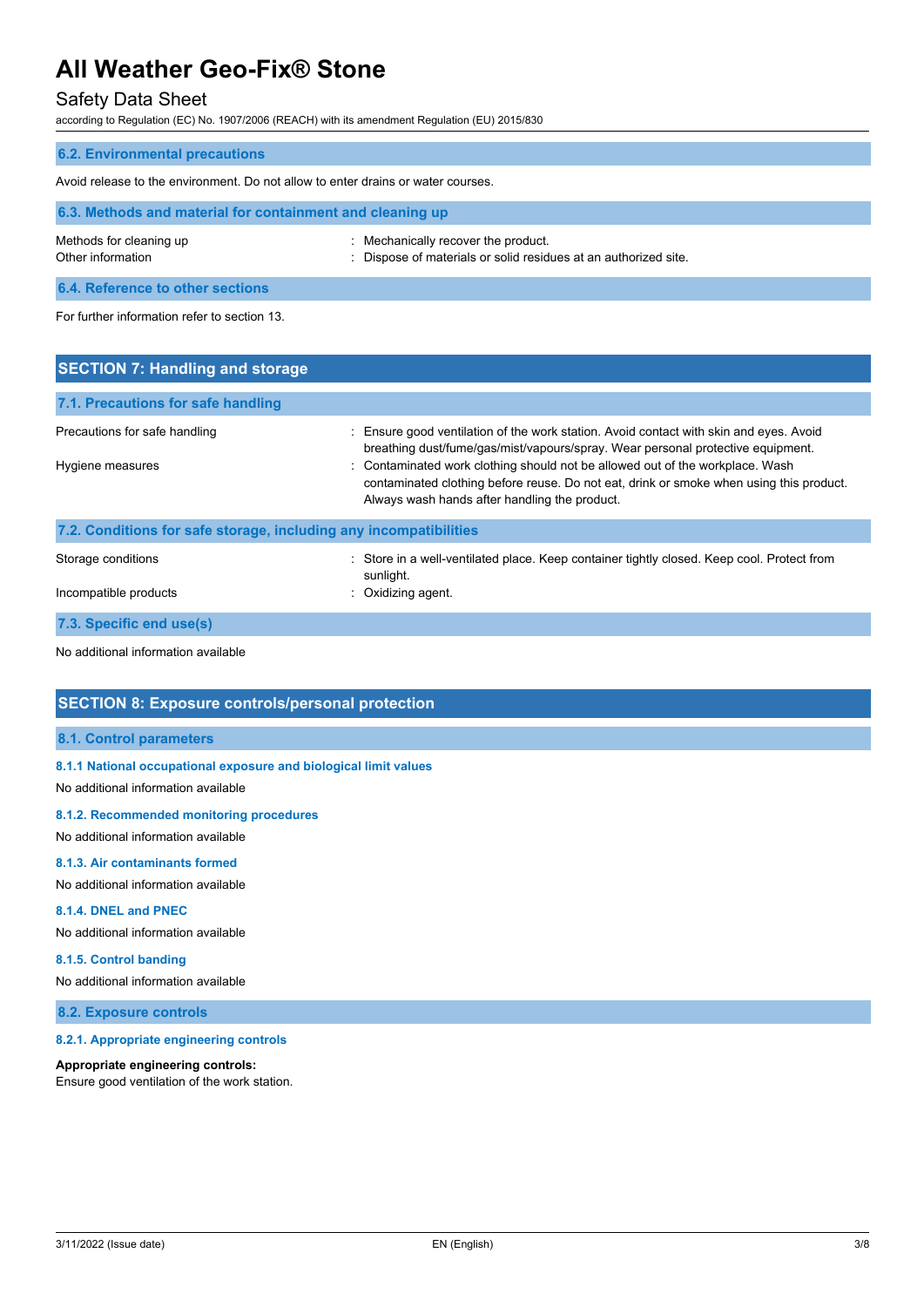## Safety Data Sheet

according to Regulation (EC) No. 1907/2006 (REACH) with its amendment Regulation (EU) 2015/830

#### **8.2.2. Personal protection equipment**

#### **Personal protective equipment symbol(s):**



#### **8.2.2.1. Eye and face protection**

**Eye protection:** Safety glasses

#### **8.2.2.2. Skin protection**

**Skin and body protection:** Wear suitable protective clothing

#### **Hand protection:**

Protective gloves

### **8.2.2.3. Respiratory protection**

#### **Respiratory protection:**

In case of insufficient ventilation, wear suitable respiratory equipment

## **8.2.2.4. Thermal hazards**

No additional information available

**8.2.3. Environmental exposure controls**

#### **Environmental exposure controls:**

Avoid release to the environment.

# **SECTION 9: Physical and chemical properties**

#### **9.1. Information on basic physical and chemical properties**

| Physical state                                  | Solid                  |
|-------------------------------------------------|------------------------|
| Appearance                                      | Paste.                 |
| Colour                                          | Beige.                 |
| Odour                                           | No data available      |
| Odour threshold                                 | No data available      |
| рH                                              | No data available      |
| Relative evaporation rate (butylacetate=1)      | No data available      |
| Melting point                                   | No data available      |
| Freezing point                                  | Not applicable         |
| Boiling point                                   | No data available      |
| Flash point                                     | > 32 °C Not applicable |
| Auto-ignition temperature                       | Not applicable         |
| Decomposition temperature                       | No data available      |
| Flammability (solid, gas)                       | Non flammable.         |
| Vapour pressure                                 | No data available      |
| Relative vapour density at 20 °C                | No data available      |
| Relative density                                | $\approx$ 17           |
| Solubility                                      | No data available      |
| Partition coefficient n-octanol/water (Log Pow) | No data available      |
| Viscosity, kinematic                            | Not applicable         |
| Viscosity, dynamic                              | No data available      |
| Explosive properties                            | No data available      |
| Oxidising properties                            | No data available      |
| <b>Explosive limits</b>                         | Not applicable         |
|                                                 |                        |

### **9.2. Other information**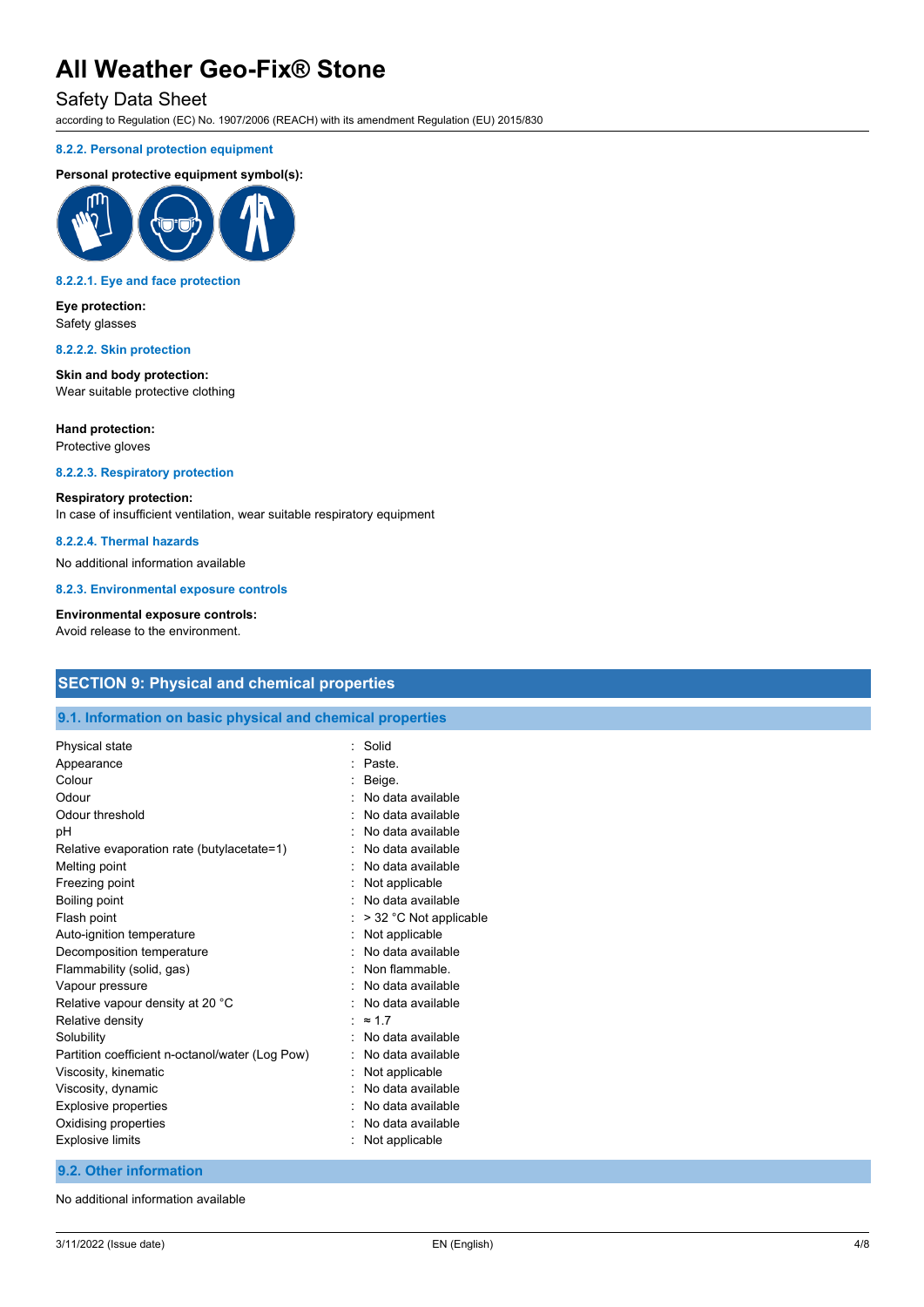## Safety Data Sheet

according to Regulation (EC) No. 1907/2006 (REACH) with its amendment Regulation (EU) 2015/830

### **SECTION 10: Stability and reactivity**

#### **10.1. Reactivity**

The product is non-reactive under normal conditions of use, storage and transport.

**10.2. Chemical stability**

Stable under normal conditions.

**10.3. Possibility of hazardous reactions**

No dangerous reactions known under normal conditions of use.

**10.4. Conditions to avoid**

None under recommended storage and handling conditions (see section 7).

**10.5. Incompatible materials**

No additional information available

**10.6. Hazardous decomposition products**

Under normal conditions of storage and use, hazardous decomposition products should not be produced.

## **SECTION 11: Toxicological information**

#### **11.1 Information on toxicological effects**

| Acute toxicity (oral)             | : Not classified                       |
|-----------------------------------|----------------------------------------|
| Acute toxicity (dermal)           | Not classified                         |
| Acute toxicity (inhalation)       | : Not classified                       |
| Skin corrosion/irritation         | : Not classified                       |
| Serious eye damage/irritation     | : Not classified                       |
| Respiratory or skin sensitisation | : May cause an allergic skin reaction. |
| Germ cell mutagenicity            | : Not classified                       |
| Carcinogenicity                   | : Not classified                       |
| Reproductive toxicity             | : Not classified                       |
| STOT-single exposure              | : Not classified                       |
| STOT-repeated exposure            | : Not classified                       |
| Aspiration hazard<br>٠.           | Not classified                         |
| <b>All Weather Geo-Fix® Stone</b> |                                        |
| Viscosity, kinematic              | Not applicable                         |

# **SECTION 12: Ecological information**

# **12.1. Toxicity**

| Ecology - general                                | : The product is not considered harmful to aquatic organisms nor to cause long-term adverse<br>effects in the environment. |
|--------------------------------------------------|----------------------------------------------------------------------------------------------------------------------------|
| Hazardous to the aquatic environment, short-term | Not classified<br><b>P</b>                                                                                                 |
| (acute)                                          |                                                                                                                            |
| Hazardous to the aquatic environment, long-term  | Not classified                                                                                                             |
| (chronic)                                        |                                                                                                                            |
| Not rapidly degradable                           |                                                                                                                            |
|                                                  |                                                                                                                            |

**12.2. Persistence and degradability**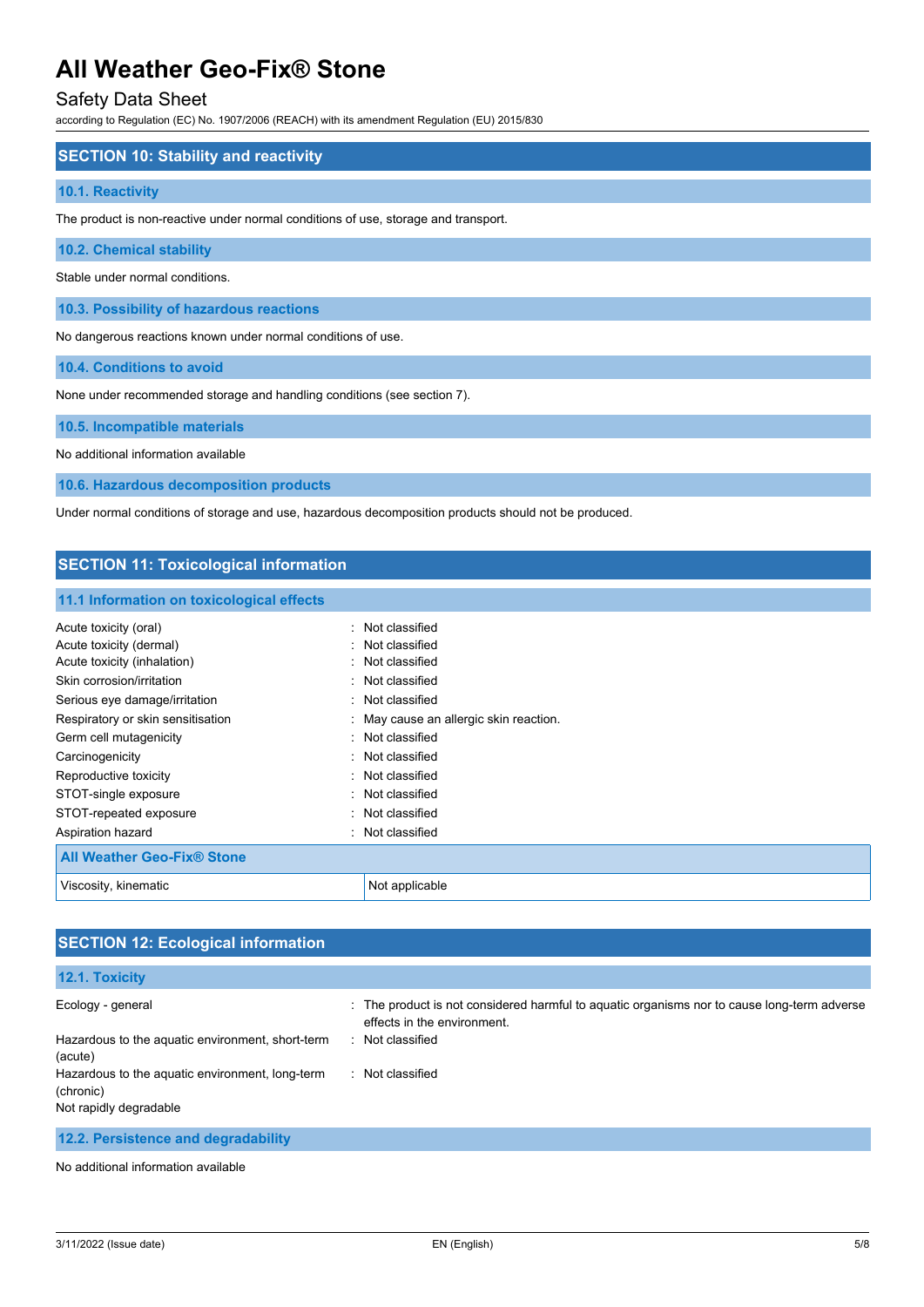# Safety Data Sheet

according to Regulation (EC) No. 1907/2006 (REACH) with its amendment Regulation (EU) 2015/830

| 12.3. Bioaccumulative potential          |
|------------------------------------------|
| No additional information available      |
| 12.4. Mobility in soil                   |
| No additional information available      |
| 12.5. Results of PBT and vPvB assessment |
| No additional information available      |
| 12.6. Other adverse effects              |

No additional information available

| <b>SECTION 13: Disposal considerations</b> |                                                                                               |  |
|--------------------------------------------|-----------------------------------------------------------------------------------------------|--|
| 13.1. Waste treatment methods              |                                                                                               |  |
| Waste treatment methods                    | : Dispose of contents/container in accordance with licensed collector's sorting instructions. |  |

# **SECTION 14: Transport information**

## In accordance with ADR / IMDG / IATA / ADN / RID

| <b>ADR</b>                             | <b>IMDG</b>   | <b>IATA</b>   | <b>ADN</b>    | <b>RID</b>    |
|----------------------------------------|---------------|---------------|---------------|---------------|
| 14.1. UN number                        |               |               |               |               |
| Not regulated                          | Not regulated | Not regulated | Not regulated | Not regulated |
| 14.2. UN proper shipping name          |               |               |               |               |
| Not regulated                          | Not regulated | Not regulated | Not regulated | Not regulated |
| 14.3. Transport hazard class(es)       |               |               |               |               |
| Not regulated                          | Not regulated | Not regulated | Not regulated | Not regulated |
| 14.4. Packing group                    |               |               |               |               |
| Not regulated                          | Not regulated | Not regulated | Not regulated | Not regulated |
| <b>14.5. Environmental hazards</b>     |               |               |               |               |
| Not regulated                          | Not regulated | Not regulated | Not regulated | Not regulated |
| No supplementary information available |               |               |               |               |

**14.6. Special precautions for user**

**Overland transport** Not regulated

**Transport by sea** Not regulated

**Air transport** Not regulated

**Inland waterway transport** Not regulated

**Rail transport** Not regulated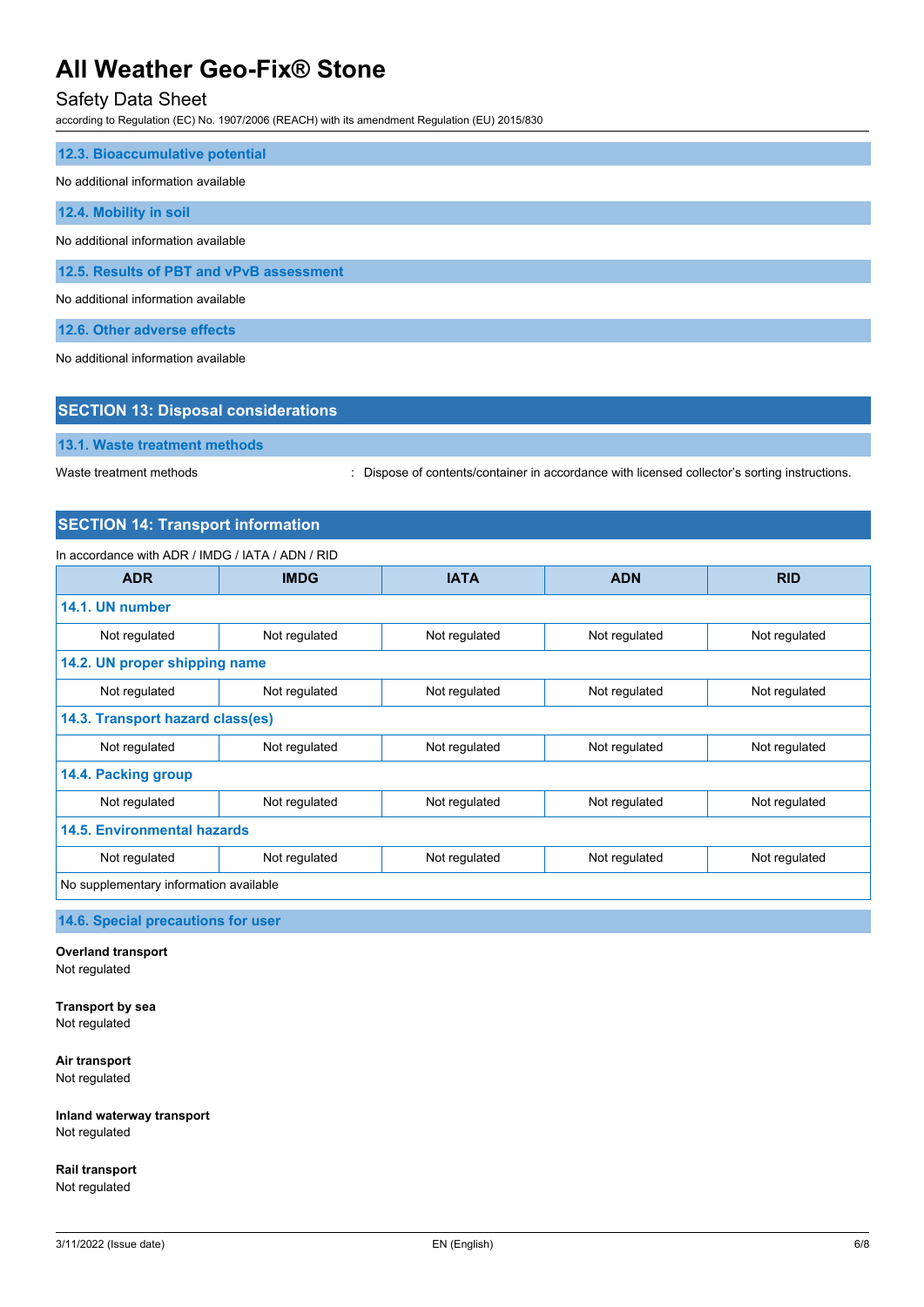# Safety Data Sheet

according to Regulation (EC) No. 1907/2006 (REACH) with its amendment Regulation (EU) 2015/830

### **14.7. Transport in bulk according to Annex II of Marpol and the IBC Code**

#### Not applicable

## **SECTION 15: Regulatory information**

**15.1. Safety, health and environmental regulations/legislation specific for the substance or mixture**

#### **15.1.1. EU-Regulations**

Contains no REACH substances with Annex XVII restrictions

Contains no substance on the REACH candidate list

Contains no REACH Annex XIV substances

Contains no substance subject to Regulation (EU) No 649/2012 of the European Parliament and of the Council of 4 July 2012 concerning the export and import of hazardous chemicals.

Contains no substance subject to Regulation (EU) No 2019/1021 of the European Parliament and of the Council of 20 June 2019 on persistent organic pollutants

Contains no substance subject to REGULATION (EU) No 1005/2009 OF THE EUROPEAN PARLIAMENT AND OF THE COUNCIL of 16 September 2009 on substances that deplete the ozone layer.

Contains no substance subject to Regulation (EU) 2019/1148 of the European Parliament and of the Council of 20 June 2019 on the marketing and use of explosives precursors.

Contains no substance subject to Regulation (EC) 273/2004 of the European Parliament and of the Council of 11 February 2004 on the manufacture and the placing on market of certain substances used in the illicit manufacture of narcotic drugs and psychotropic substances.

#### **15.1.2. National regulations**

No additional information available

**15.2. Chemical safety assessment**

No chemical safety assessment has been carried out

## **SECTION 16: Other information**

| <b>Abbreviations and acronyms:</b> |                                                                                                 |  |
|------------------------------------|-------------------------------------------------------------------------------------------------|--|
| <b>ADN</b>                         | European Agreement concerning the International Carriage of Dangerous Goods by Inland Waterways |  |
| <b>ADR</b>                         | European Agreement concerning the International Carriage of Dangerous Goods by Road             |  |
| <b>ATE</b>                         | <b>Acute Toxicity Estimate</b>                                                                  |  |
| <b>BCF</b>                         | <b>Bioconcentration factor</b>                                                                  |  |
| <b>BLV</b>                         | <b>Biological limit value</b>                                                                   |  |
| <b>BOD</b>                         | Biochemical oxygen demand (BOD)                                                                 |  |
| COD                                | Chemical oxygen demand (COD)                                                                    |  |
| <b>DMEL</b>                        | <b>Derived Minimal Effect level</b>                                                             |  |
| <b>DNEL</b>                        | Derived-No Effect Level                                                                         |  |
| EC-No.                             | European Community number                                                                       |  |
| <b>EC50</b>                        | Median effective concentration                                                                  |  |
| <b>EN</b>                          | European Standard                                                                               |  |
| <b>IARC</b>                        | International Agency for Research on Cancer                                                     |  |
| <b>IATA</b>                        | International Air Transport Association                                                         |  |
| <b>IMDG</b>                        | International Maritime Dangerous Goods                                                          |  |
| <b>LC50</b>                        | Median lethal concentration                                                                     |  |
| LD50                               | Median lethal dose                                                                              |  |
| LOAEL                              | Lowest Observed Adverse Effect Level                                                            |  |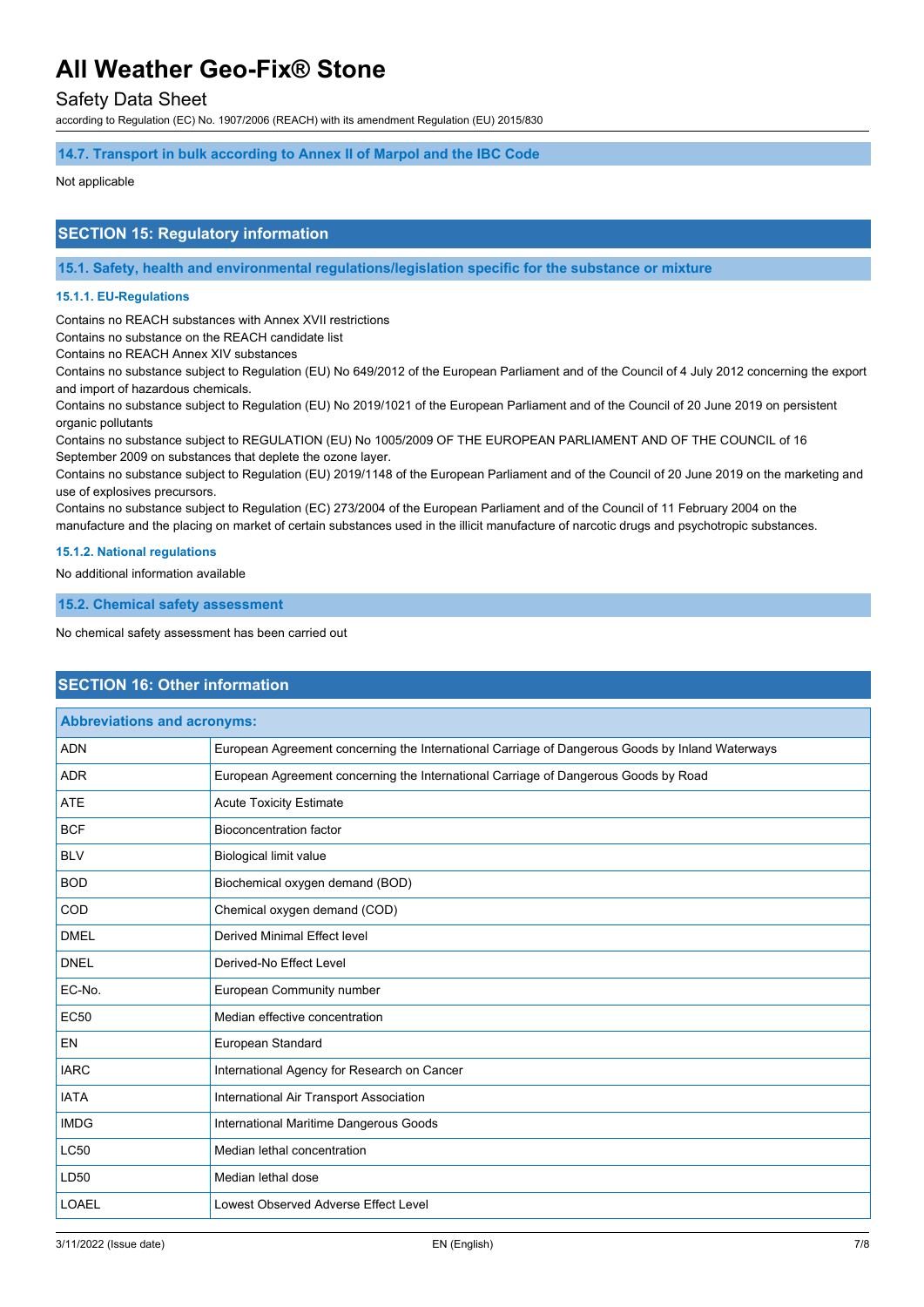# Safety Data Sheet

according to Regulation (EC) No. 1907/2006 (REACH) with its amendment Regulation (EU) 2015/830

| <b>Abbreviations and acronyms:</b> |                                                                              |  |
|------------------------------------|------------------------------------------------------------------------------|--|
| <b>NOAEC</b>                       | No-Observed Adverse Effect Concentration                                     |  |
| <b>NOAEL</b>                       | No-Observed Adverse Effect Level                                             |  |
| <b>NOEC</b>                        | No-Observed Effect Concentration                                             |  |
| <b>OECD</b>                        | Organisation for Economic Co-operation and Development                       |  |
| OEL                                | Occupational Exposure Limit                                                  |  |
| <b>PBT</b>                         | Persistent Bioaccumulative Toxic                                             |  |
| PNEC                               | <b>Predicted No-Effect Concentration</b>                                     |  |
| <b>RID</b>                         | Regulations concerning the International Carriage of Dangerous Goods by Rail |  |
| <b>SDS</b>                         | Safety Data Sheet                                                            |  |
| <b>STP</b>                         | Sewage treatment plant                                                       |  |
| <b>ThOD</b>                        | Theoretical oxygen demand (ThOD)                                             |  |
| <b>TLM</b>                         | <b>Median Tolerance Limit</b>                                                |  |
| <b>VOC</b>                         | Volatile Organic Compounds                                                   |  |
| CAS-No.                            | <b>Chemical Abstract Service number</b>                                      |  |
| <b>N.O.S.</b>                      | Not Otherwise Specified                                                      |  |
| vPvB                               | Very Persistent and Very Bioaccumulative                                     |  |
| <b>ED</b>                          | Endocrine disrupting properties                                              |  |

| <b>Full text of H- and EUH-statements:</b> |                                      |
|--------------------------------------------|--------------------------------------|
| H <sub>317</sub>                           | May cause an allergic skin reaction. |

Safety Data Sheet (SDS), EU

This information is based on our current knowledge and is intended to describe the product for the purposes of health, safety and environmental requirements only. It should not therefore be construed as guaranteeing any specific property of the product.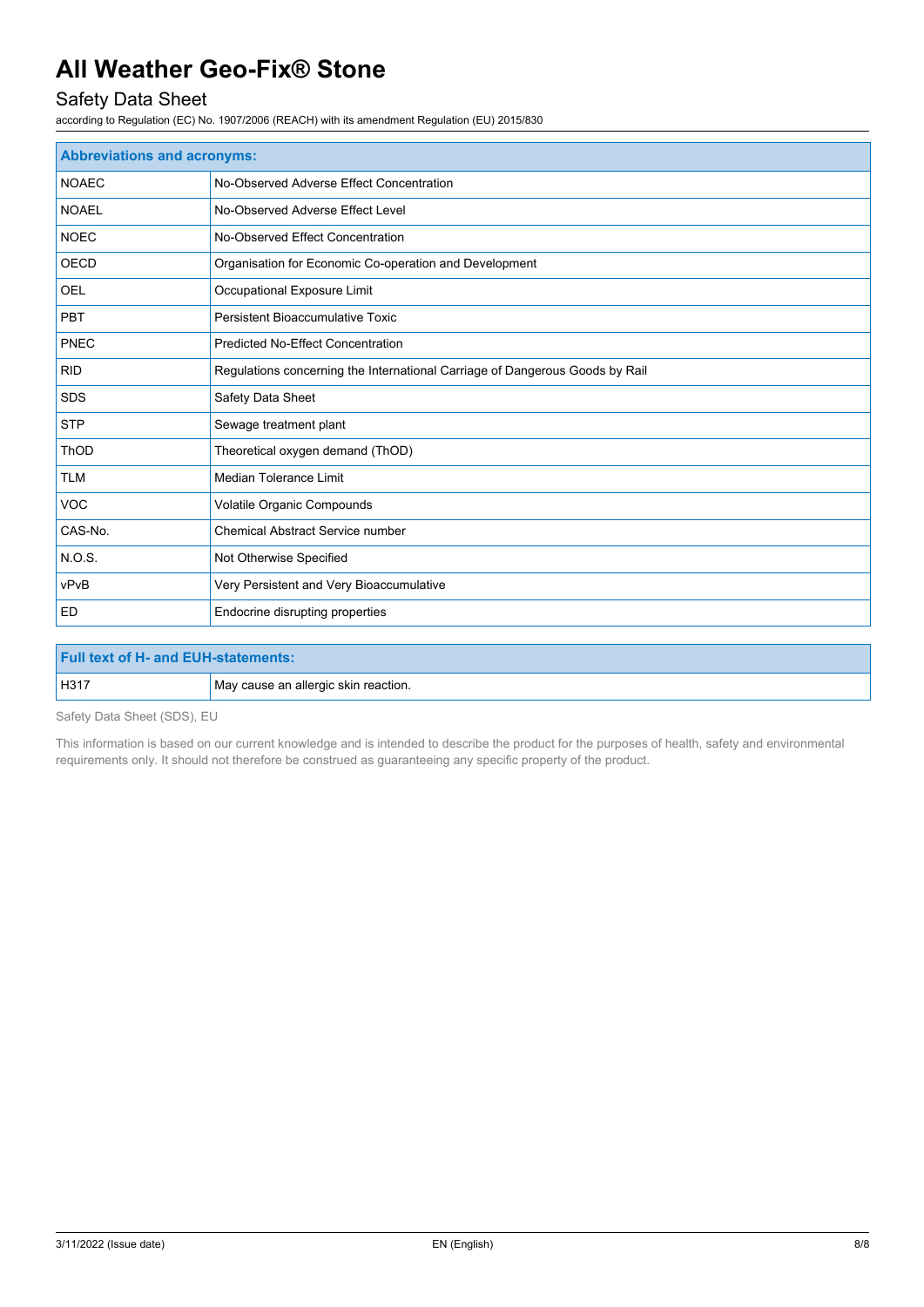

## Safety Data Sheet

according to Regulation (EC) No. 1907/2006 (REACH) with its amendment Regulation (EU) 2015/830 Issue date: 3/11/2022 Version: 1.0

## **SECTION 1: Identification of the substance/mixture and of the company/undertaking**

## **1.1. Product identifier**

| Product form | : Mixture              |
|--------------|------------------------|
| Product name | : All Weather Geo-Fix® |
| Product code | : BDGFAW14GP/SG/MG/AN  |

### **1.2. Relevant identified uses of the substance or mixture and uses advised against**

#### **1.2.1. Relevant identified uses**

Intended for general public

Main use category **Main use category Consumer use, Professional use** 

Use of the substance/mixture in the substance/mixture in the substance of the substance of the substance of the substance of the substance of the substance/mixture in the substance of the substance of the substance of the

## **1.2.2. Uses advised against**

No additional information available

#### **1.3. Details of the supplier of the safety data sheet**

Seal It Services T/A Bond It Ltd Unit G16 River Bank Way Lowfields Business Park HX5 9DN Elland – West Yorkshire United Kingdom T 01422 315 300 - F 01422 315 310 [technical@bonditgroup.com](mailto:technical@bonditgroup.com) - [www.bonditgroup.com](http://www.bonditgroup.com/)

#### **1.4. Emergency telephone number**

Emergency number : 01422 315 300

8.30AM - 5.30PM Mon-Fri

# **SECTION 2: Hazards identification 2.1. Classification of the substance or mixture Classification according to Regulation (EC) No. 1272/2008 [CLP]** Skin sensitisation, Category 1 H317 Full text of H- and EUH-statements: see section 16 **Adverse physicochemical, human health and environmental effects** May cause an allergic skin reaction. **2.2. Label elements Labelling according to Regulation (EC) No. 1272/2008 [CLP]** Hazard pictograms (CLP) : GHS07 Signal word (CLP)  $\qquad \qquad$ : Warning Hazard statements (CLP) **interest and the CLP** in H317 - May cause an allergic skin reaction. Precautionary statements (CLP) : P261 - Avoid breathing dust, fume, gas, mist, spray, vapours. P272 - Contaminated work clothing should not be allowed out of the workplace. P280 - Wear protective gloves, protective clothing, eye protection, face protection. P302+P352 - IF ON SKIN: Wash with plenty of water. P321 - Specific treatment (see supplemental first aid instruction on this label). P333+P313 - If skin irritation or rash occurs: Get medical advice/attention.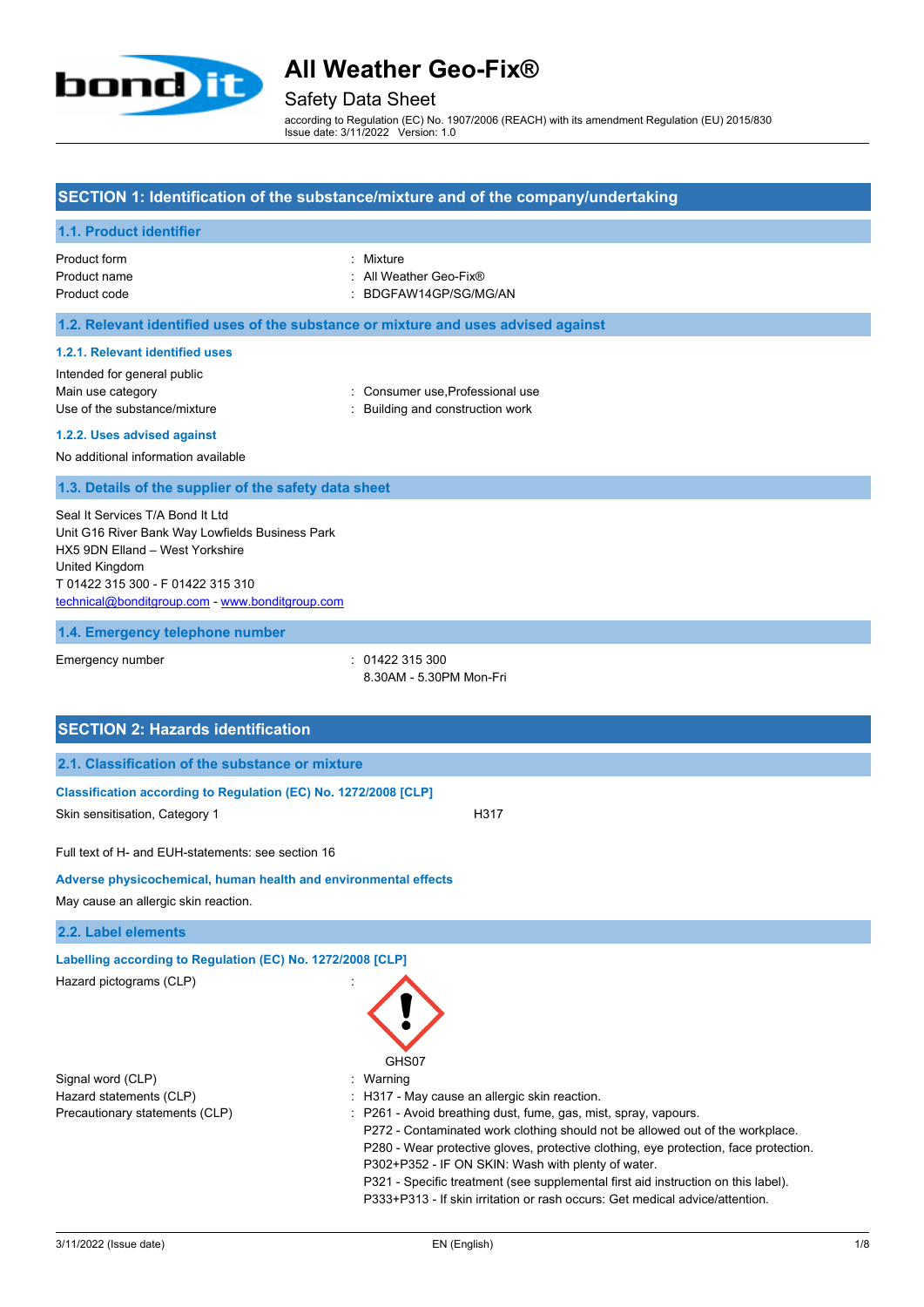# Safety Data Sheet

according to Regulation (EC) No. 1907/2006 (REACH) with its amendment Regulation (EU) 2015/830

## **2.3. Other hazards**

Contains no PBT/vPvB substances ≥ 0.1% assessed in accordance with REACH Annex XIII

# **SECTION 3: Composition/information on ingredients**

## **3.1. Substances**

Not applicable

## **3.2. Mixtures**

This mixture does not contain any substances to be mentioned according to the criteria of section 3.2 of REACH Annex II

| <b>SECTION 4: First aid measures</b>                                         |                                                                                                                                                                                                           |
|------------------------------------------------------------------------------|-----------------------------------------------------------------------------------------------------------------------------------------------------------------------------------------------------------|
| 4.1. Description of first aid measures                                       |                                                                                                                                                                                                           |
| First-aid measures after inhalation<br>First-aid measures after skin contact | : Remove person to fresh air and keep comfortable for breathing.<br>: Wash skin with plenty of water. Take off contaminated clothing. If skin irritation or rash<br>occurs: Get medical advice/attention. |
| First-aid measures after eye contact                                         | : Remove contact lenses, if present and easy to do. Continue rinsing. Rinse immediately with<br>plenty of water.                                                                                          |
| First-aid measures after ingestion                                           | : Call a poison center or a doctor if you feel unwell. Do not induce vomiting.                                                                                                                            |
| 4.2. Most important symptoms and effects, both acute and delayed             |                                                                                                                                                                                                           |
| Symptoms/effects after skin contact                                          | : May cause an allergic skin reaction.                                                                                                                                                                    |
|                                                                              | 4.3. Indication of any immediate medical attention and special treatment needed                                                                                                                           |

Treat symptomatically.

| <b>SECTION 5: Firefighting measures</b>                        |                                                                                                                                             |  |  |
|----------------------------------------------------------------|---------------------------------------------------------------------------------------------------------------------------------------------|--|--|
| 5.1. Extinguishing media                                       |                                                                                                                                             |  |  |
| Suitable extinguishing media<br>Unsuitable extinguishing media | $:$ dry chemical powder, alcohol-resistant foam, carbon dioxide (CO2).<br>: Water                                                           |  |  |
| 5.2. Special hazards arising from the substance or mixture     |                                                                                                                                             |  |  |
| Hazardous decomposition products in case of fire               | : Toxic fumes may be released.                                                                                                              |  |  |
| 5.3. Advice for firefighters                                   |                                                                                                                                             |  |  |
| Protection during firefighting                                 | : Do not attempt to take action without suitable protective equipment. Self-contained<br>breathing apparatus. Complete protective clothing. |  |  |

| <b>SECTION 6: Accidental release measures</b> |                                                                                                                                                              |  |
|-----------------------------------------------|--------------------------------------------------------------------------------------------------------------------------------------------------------------|--|
|                                               | 6.1. Personal precautions, protective equipment and emergency procedures                                                                                     |  |
| 6.1.1. For non-emergency personnel            |                                                                                                                                                              |  |
| Emergency procedures                          | Ventilate spillage area. Avoid contact with skin and eyes. Avoid breathing<br>dust/fume/gas/mist/vapours/spray.                                              |  |
| 6.1.2. For emergency responders               |                                                                                                                                                              |  |
| Protective equipment                          | Do not attempt to take action without suitable protective equipment. For further information<br>refer to section 8: "Exposure controls/personal protection". |  |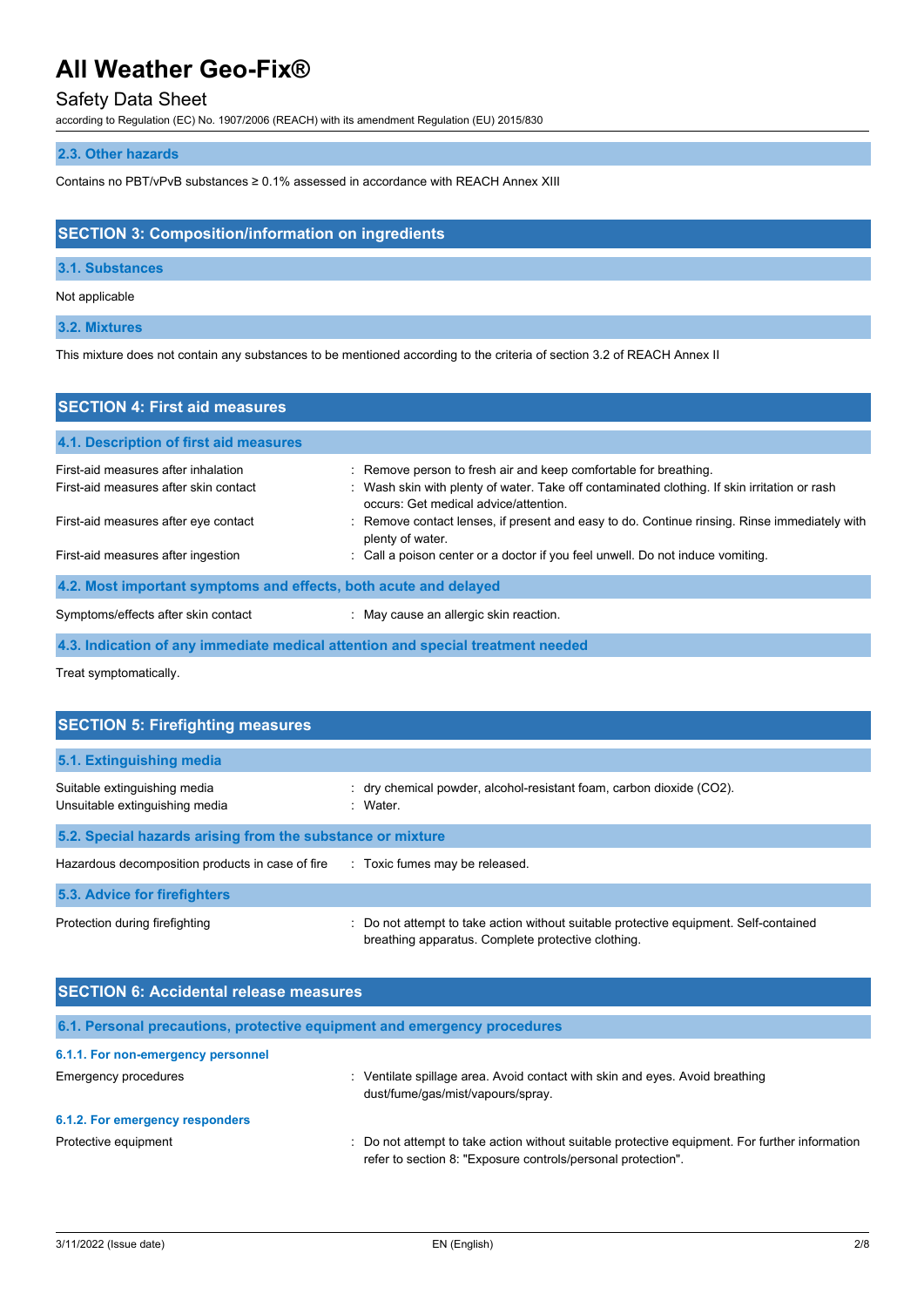# Safety Data Sheet

according to Regulation (EC) No. 1907/2006 (REACH) with its amendment Regulation (EU) 2015/830

| <b>6.2. Environmental precautions</b>                                            |                                                                                                        |  |
|----------------------------------------------------------------------------------|--------------------------------------------------------------------------------------------------------|--|
| Avoid release to the environment. Do not allow to enter drains or water courses. |                                                                                                        |  |
| 6.3. Methods and material for containment and cleaning up                        |                                                                                                        |  |
| Methods for cleaning up<br>Other information                                     | : Mechanically recover the product.<br>: Dispose of materials or solid residues at an authorized site. |  |
| 6.4. Reference to other sections                                                 |                                                                                                        |  |
| For further information refer to section 13.                                     |                                                                                                        |  |

| <b>SECTION 7: Handling and storage</b>                            |                                                                                                                                                                                                                                                                                                                                                                                                        |
|-------------------------------------------------------------------|--------------------------------------------------------------------------------------------------------------------------------------------------------------------------------------------------------------------------------------------------------------------------------------------------------------------------------------------------------------------------------------------------------|
| 7.1. Precautions for safe handling                                |                                                                                                                                                                                                                                                                                                                                                                                                        |
| Precautions for safe handling<br>Hygiene measures                 | : Ensure good ventilation of the work station. Avoid contact with skin and eyes. Avoid<br>breathing dust/fume/gas/mist/vapours/spray. Wear personal protective equipment.<br>: Contaminated work clothing should not be allowed out of the workplace. Wash<br>contaminated clothing before reuse. Do not eat, drink or smoke when using this product.<br>Always wash hands after handling the product. |
| 7.2. Conditions for safe storage, including any incompatibilities |                                                                                                                                                                                                                                                                                                                                                                                                        |
| Storage conditions<br>Incompatible products                       | : Store in a well-ventilated place. Keep container tightly closed. Keep cool. Protect from<br>sunlight.<br>Oxidizing agent.                                                                                                                                                                                                                                                                            |
|                                                                   |                                                                                                                                                                                                                                                                                                                                                                                                        |

**7.3. Specific end use(s)**

No additional information available

## **SECTION 8: Exposure controls/personal protection**

## **8.1. Control parameters**

**8.1.1 National occupational exposure and biological limit values**

No additional information available

#### **8.1.2. Recommended monitoring procedures**

No additional information available

## **8.1.3. Air contaminants formed**

No additional information available

### **8.1.4. DNEL and PNEC**

No additional information available

### **8.1.5. Control banding**

No additional information available

## **8.2. Exposure controls**

#### **8.2.1. Appropriate engineering controls**

# **Appropriate engineering controls:**

Ensure good ventilation of the work station.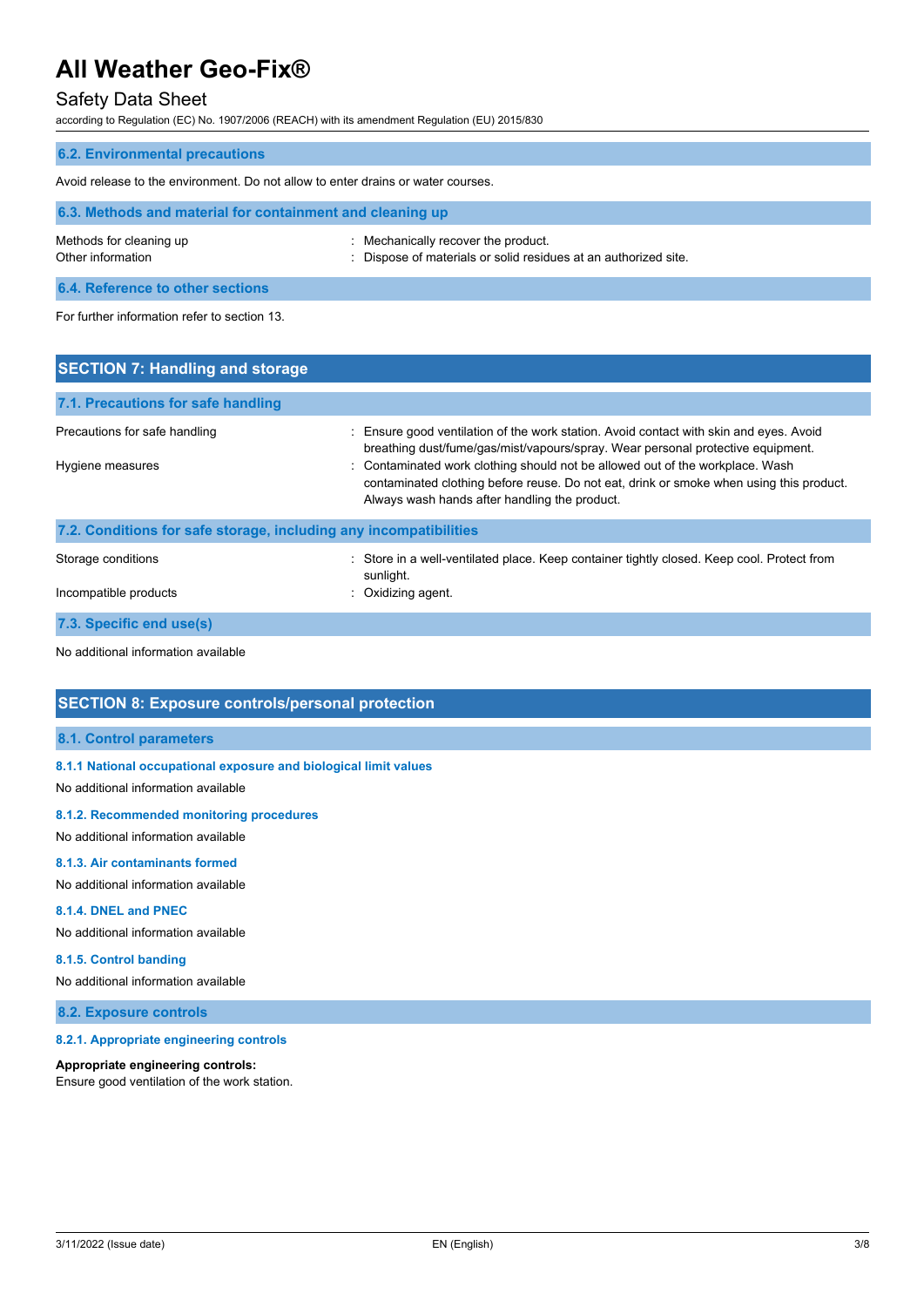# Safety Data Sheet

according to Regulation (EC) No. 1907/2006 (REACH) with its amendment Regulation (EU) 2015/830

#### **8.2.2. Personal protection equipment**

#### **Personal protective equipment symbol(s):**



#### **8.2.2.1. Eye and face protection**

### **Eye protection:** Safety glasses

# **8.2.2.2. Skin protection**

**Skin and body protection:** Wear suitable protective clothing

#### **Hand protection:**

Protective gloves

### **8.2.2.3. Respiratory protection**

#### **Respiratory protection:**

In case of insufficient ventilation, wear suitable respiratory equipment

## **8.2.2.4. Thermal hazards**

No additional information available

**8.2.3. Environmental exposure controls**

#### **Environmental exposure controls:**

Avoid release to the environment.

# **SECTION 9: Physical and chemical properties**

### **9.1. Information on basic physical and chemical properties**

| Physical state                                  | Solid<br>۰             |  |
|-------------------------------------------------|------------------------|--|
| Appearance                                      | Paste.                 |  |
| Colour                                          | Various colours        |  |
| Odour                                           | No data available      |  |
| Odour threshold                                 | No data available      |  |
| рH                                              | No data available      |  |
| Relative evaporation rate (butylacetate=1)      | No data available      |  |
| Melting point                                   | No data available      |  |
| Freezing point                                  | Not applicable         |  |
| Boiling point                                   | No data available      |  |
| Flash point                                     | > 32 °C Not applicable |  |
| Auto-ignition temperature                       | Not applicable         |  |
| Decomposition temperature                       | No data available      |  |
| Flammability (solid, gas)                       | Non flammable          |  |
| Vapour pressure                                 | No data available      |  |
| Relative vapour density at 20 °C                | No data available      |  |
| Relative density                                | $\approx$ 17           |  |
| Solubility                                      | No data available      |  |
| Partition coefficient n-octanol/water (Log Pow) | No data available      |  |
| Viscosity, kinematic                            | Not applicable         |  |
| Viscosity, dynamic                              | No data available      |  |
| Explosive properties                            | No data available      |  |
| Oxidising properties                            | No data available      |  |
| <b>Explosive limits</b>                         | Not applicable         |  |
|                                                 |                        |  |

#### **9.2. Other information**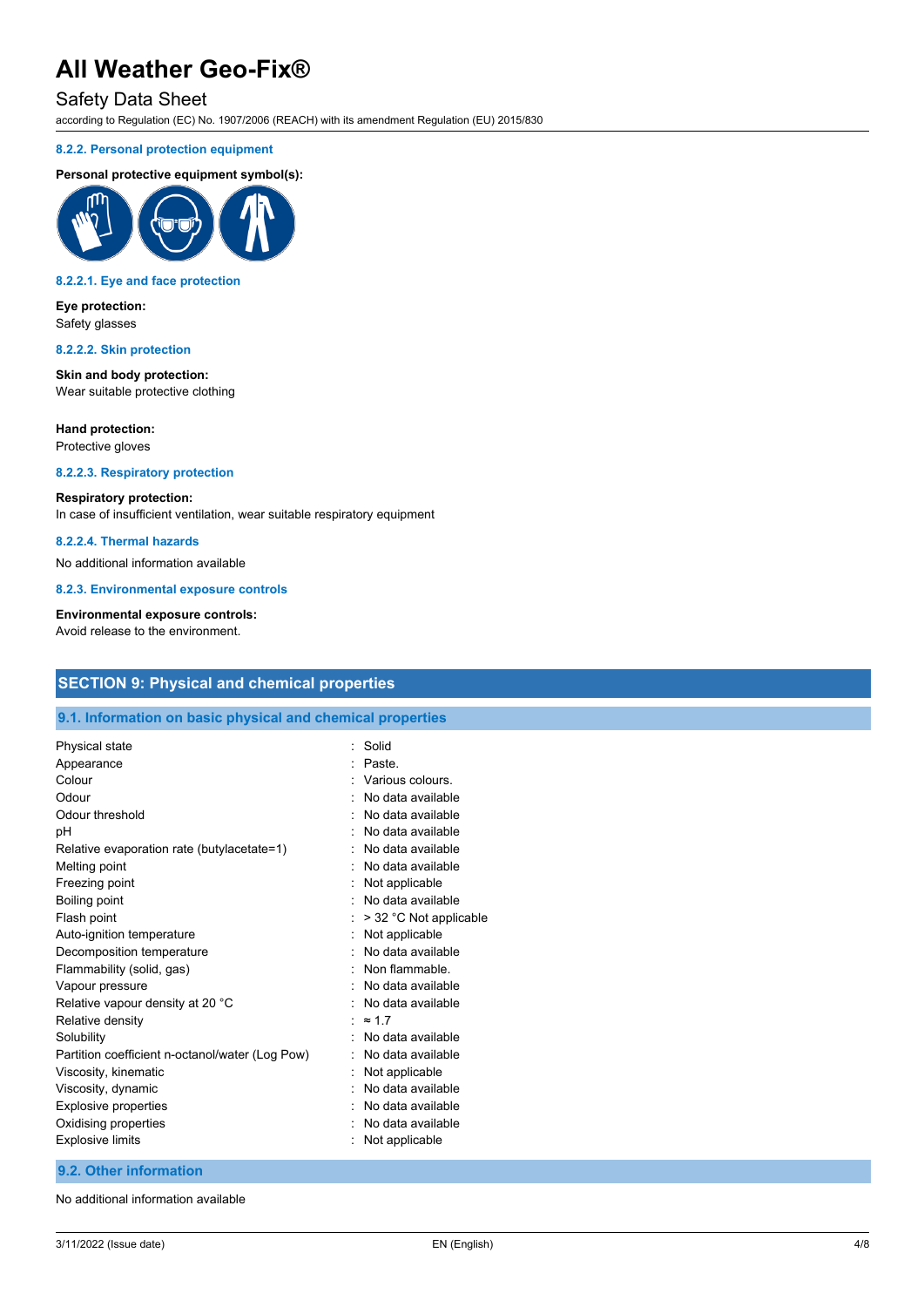# Safety Data Sheet

according to Regulation (EC) No. 1907/2006 (REACH) with its amendment Regulation (EU) 2015/830

### **SECTION 10: Stability and reactivity**

#### **10.1. Reactivity**

The product is non-reactive under normal conditions of use, storage and transport.

**10.2. Chemical stability**

Stable under normal conditions.

**10.3. Possibility of hazardous reactions**

No dangerous reactions known under normal conditions of use.

**10.4. Conditions to avoid**

None under recommended storage and handling conditions (see section 7).

**10.5. Incompatible materials**

No additional information available

**10.6. Hazardous decomposition products**

Under normal conditions of storage and use, hazardous decomposition products should not be produced.

## **SECTION 11: Toxicological information**

#### **11.1 Information on toxicological effects**

| Acute toxicity (oral)             | : Not classified                       |
|-----------------------------------|----------------------------------------|
| Acute toxicity (dermal)           | : Not classified                       |
| Acute toxicity (inhalation)       | : Not classified                       |
| Skin corrosion/irritation         | : Not classified                       |
| Serious eye damage/irritation     | : Not classified                       |
| Respiratory or skin sensitisation | : May cause an allergic skin reaction. |
| Germ cell mutagenicity            | : Not classified                       |
| Carcinogenicity                   | : Not classified                       |
| Reproductive toxicity             | : Not classified                       |
| STOT-single exposure              | : Not classified                       |
| STOT-repeated exposure            | : Not classified                       |
| Aspiration hazard                 | : Not classified                       |
| <b>All Weather Geo-Fix®</b>       |                                        |
| Viscosity, kinematic              | Not applicable                         |

# **SECTION 12: Ecological information**

### **12.1. Toxicity**

| Ecology - general                                            | : The product is not considered harmful to aguatic organisms nor to cause long-term adverse<br>effects in the environment. |
|--------------------------------------------------------------|----------------------------------------------------------------------------------------------------------------------------|
| Hazardous to the aquatic environment, short-term<br>(acute)  | Not classified                                                                                                             |
| Hazardous to the aquatic environment, long-term<br>(chronic) | Not classified                                                                                                             |
| Not rapidly degradable                                       |                                                                                                                            |
|                                                              |                                                                                                                            |

**12.2. Persistence and degradability**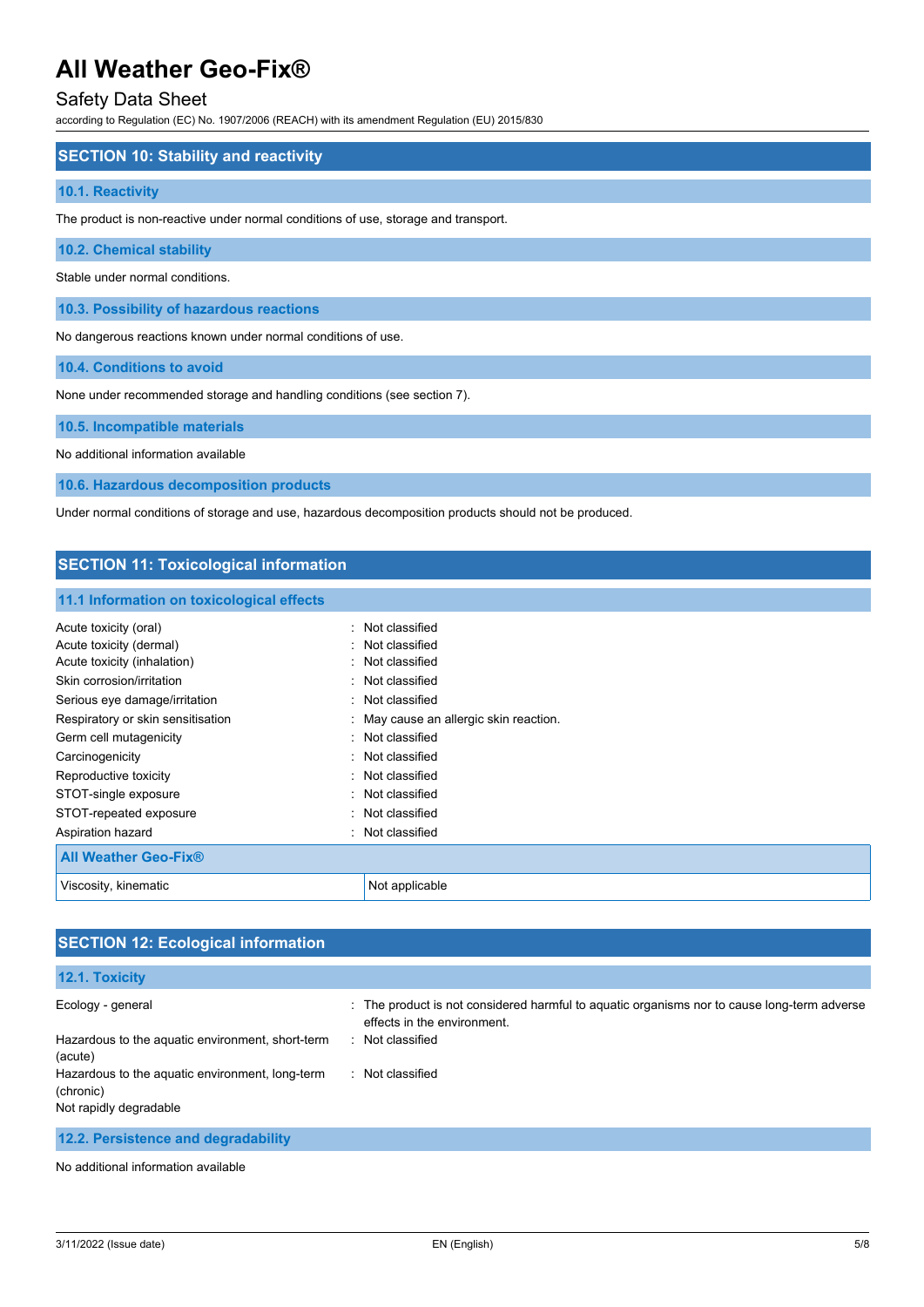# Safety Data Sheet

according to Regulation (EC) No. 1907/2006 (REACH) with its amendment Regulation (EU) 2015/830

| 12.3. Bioaccumulative potential          |
|------------------------------------------|
| No additional information available      |
| 12.4. Mobility in soil                   |
| No additional information available      |
| 12.5. Results of PBT and vPvB assessment |
| No additional information available      |
| 12.6. Other adverse effects              |

No additional information available

| <b>SECTION 13: Disposal considerations</b> |                                                                                               |  |
|--------------------------------------------|-----------------------------------------------------------------------------------------------|--|
| 13.1. Waste treatment methods              |                                                                                               |  |
| Waste treatment methods                    | : Dispose of contents/container in accordance with licensed collector's sorting instructions. |  |

# **SECTION 14: Transport information**

## In accordance with ADR / IMDG / IATA / ADN / RID

| <b>ADR</b>                             | <b>IMDG</b>                                     | <b>IATA</b>   | <b>ADN</b>    | <b>RID</b>    |
|----------------------------------------|-------------------------------------------------|---------------|---------------|---------------|
| 14.1. UN number                        |                                                 |               |               |               |
| Not regulated                          | Not regulated                                   | Not regulated | Not regulated | Not regulated |
| 14.2. UN proper shipping name          |                                                 |               |               |               |
| Not regulated                          | Not regulated                                   |               | Not regulated | Not regulated |
| 14.3. Transport hazard class(es)       |                                                 |               |               |               |
| Not regulated                          | Not regulated<br>Not regulated<br>Not regulated |               | Not regulated |               |
| 14.4. Packing group                    |                                                 |               |               |               |
| Not regulated                          | Not regulated                                   | Not regulated | Not regulated | Not regulated |
| <b>14.5. Environmental hazards</b>     |                                                 |               |               |               |
| Not regulated                          | Not regulated                                   | Not regulated | Not regulated | Not regulated |
| No supplementary information available |                                                 |               |               |               |

**14.6. Special precautions for user**

**Overland transport** Not regulated

**Transport by sea** Not regulated

**Air transport** Not regulated

**Inland waterway transport** Not regulated

**Rail transport** Not regulated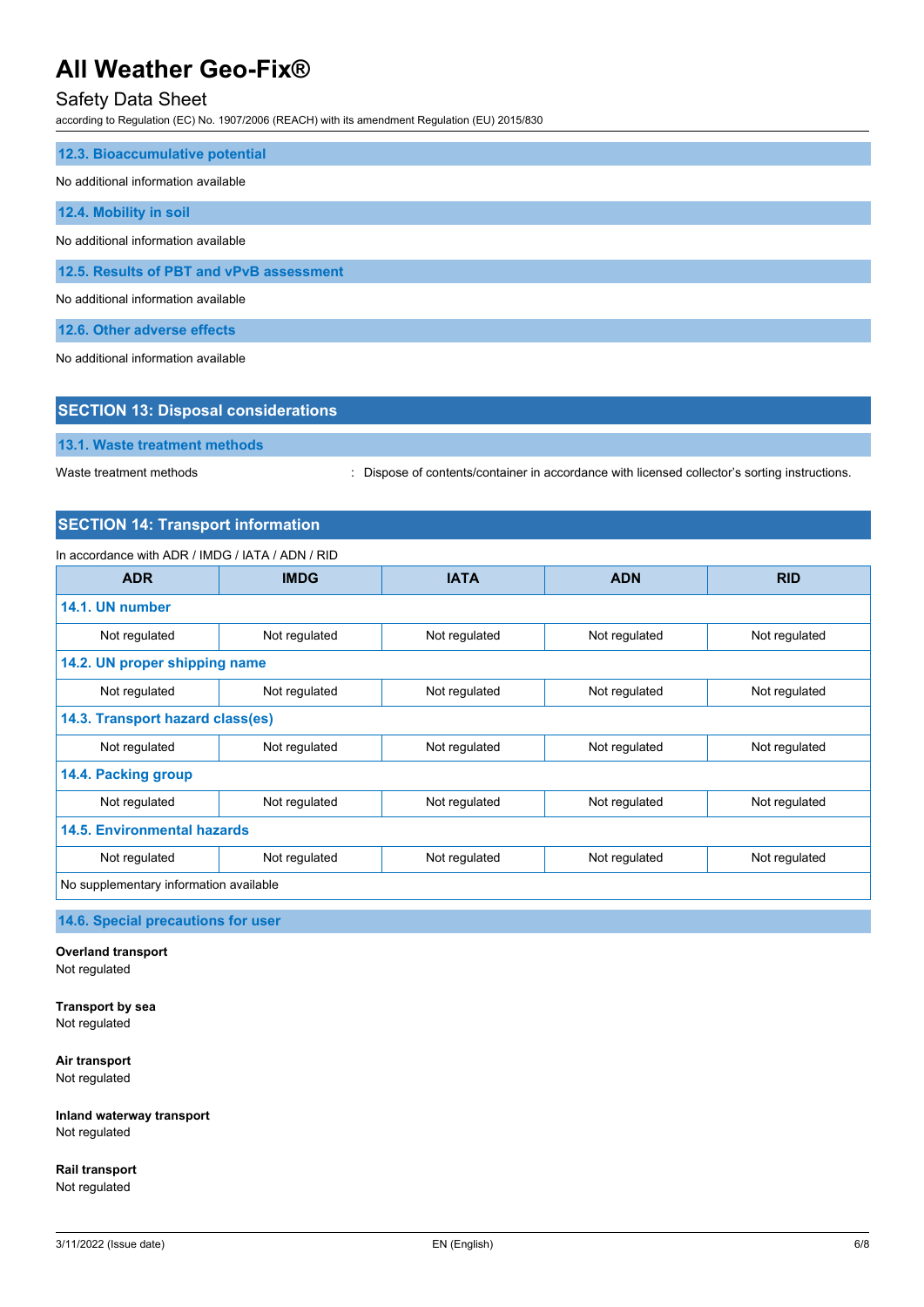# Safety Data Sheet

according to Regulation (EC) No. 1907/2006 (REACH) with its amendment Regulation (EU) 2015/830

### **14.7. Transport in bulk according to Annex II of Marpol and the IBC Code**

#### Not applicable

## **SECTION 15: Regulatory information**

**15.1. Safety, health and environmental regulations/legislation specific for the substance or mixture**

#### **15.1.1. EU-Regulations**

Contains no REACH substances with Annex XVII restrictions

Contains no substance on the REACH candidate list

Contains no REACH Annex XIV substances

Contains no substance subject to Regulation (EU) No 649/2012 of the European Parliament and of the Council of 4 July 2012 concerning the export and import of hazardous chemicals.

Contains no substance subject to Regulation (EU) No 2019/1021 of the European Parliament and of the Council of 20 June 2019 on persistent organic pollutants

Contains no substance subject to REGULATION (EU) No 1005/2009 OF THE EUROPEAN PARLIAMENT AND OF THE COUNCIL of 16 September 2009 on substances that deplete the ozone layer.

Contains no substance subject to Regulation (EU) 2019/1148 of the European Parliament and of the Council of 20 June 2019 on the marketing and use of explosives precursors.

Contains no substance subject to Regulation (EC) 273/2004 of the European Parliament and of the Council of 11 February 2004 on the manufacture and the placing on market of certain substances used in the illicit manufacture of narcotic drugs and psychotropic substances.

#### **15.1.2. National regulations**

No additional information available

**15.2. Chemical safety assessment**

No chemical safety assessment has been carried out

## **SECTION 16: Other information**

| <b>Abbreviations and acronyms:</b> |                                                                                                 |  |
|------------------------------------|-------------------------------------------------------------------------------------------------|--|
| <b>ADN</b>                         | European Agreement concerning the International Carriage of Dangerous Goods by Inland Waterways |  |
| <b>ADR</b>                         | European Agreement concerning the International Carriage of Dangerous Goods by Road             |  |
| <b>ATE</b>                         | <b>Acute Toxicity Estimate</b>                                                                  |  |
| <b>BCF</b>                         | <b>Bioconcentration factor</b>                                                                  |  |
| <b>BLV</b>                         | <b>Biological limit value</b>                                                                   |  |
| <b>BOD</b>                         | Biochemical oxygen demand (BOD)                                                                 |  |
| COD                                | Chemical oxygen demand (COD)                                                                    |  |
| <b>DMEL</b>                        | <b>Derived Minimal Effect level</b>                                                             |  |
| <b>DNEL</b>                        | Derived-No Effect Level                                                                         |  |
| EC-No.                             | European Community number                                                                       |  |
| <b>EC50</b>                        | Median effective concentration                                                                  |  |
| <b>EN</b>                          | European Standard                                                                               |  |
| <b>IARC</b>                        | International Agency for Research on Cancer                                                     |  |
| <b>IATA</b>                        | International Air Transport Association                                                         |  |
| <b>IMDG</b>                        | International Maritime Dangerous Goods                                                          |  |
| <b>LC50</b>                        | Median lethal concentration                                                                     |  |
| LD50                               | Median lethal dose                                                                              |  |
| <b>LOAEL</b>                       | Lowest Observed Adverse Effect Level                                                            |  |